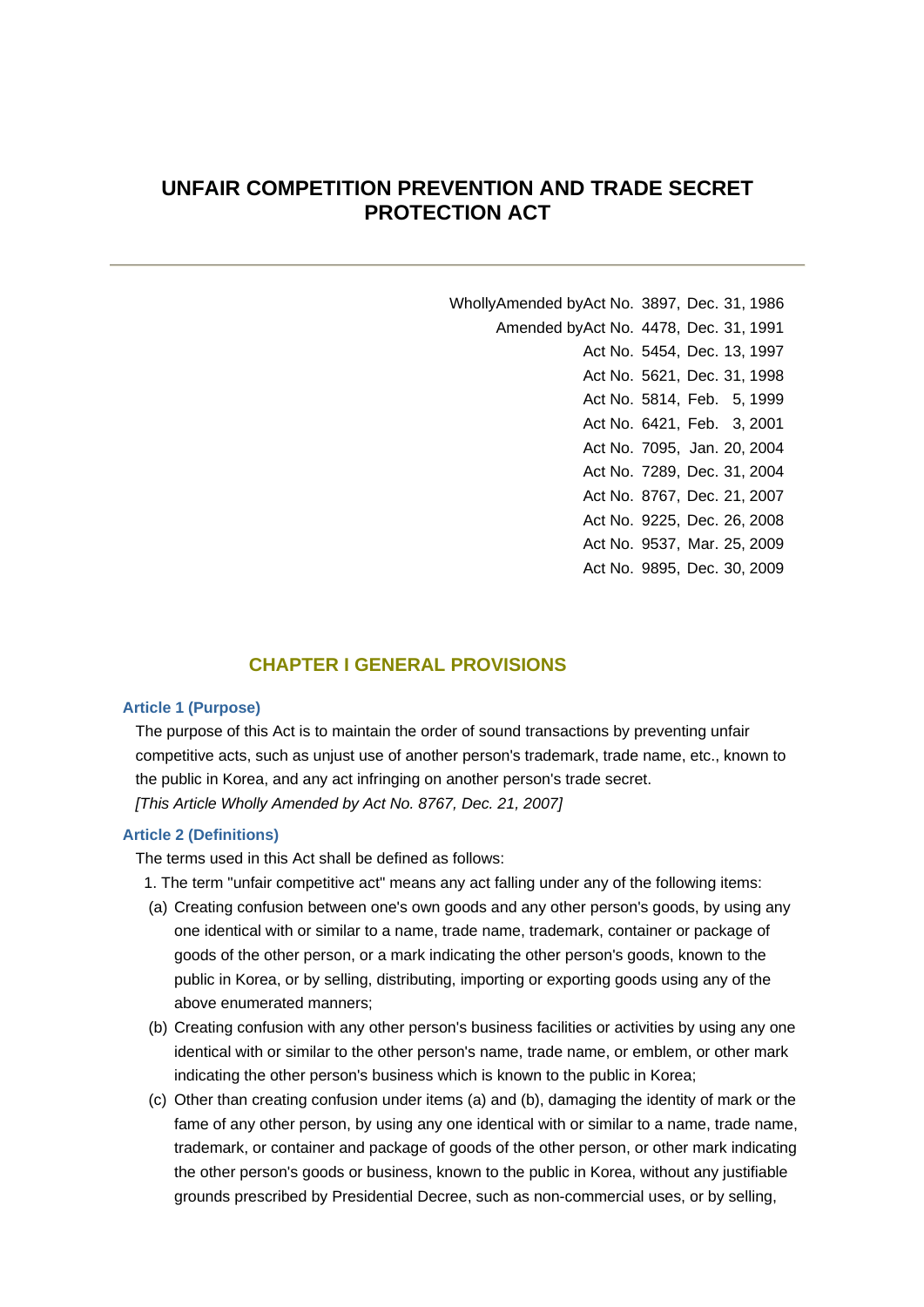distributing, importing or exporting goods using any of the above enumerated manners;

- (d) Misleading the public to understand the place of origin of any goods either by falsely marking that place on any commercial document or communication, in said goods or any advertisement thereof or in any manner of misleading the general public, or by selling, distributing, importing or exporting goods bearing such false mark;
- (e) Making a mark misleading people to understand as if any goods were produced or processed in an area, other than the place where said goods are produced, manufactured or processed, on any commercial document or communication, in said goods or any advertisement thereof, or in any manner of misleading the general public, or selling, distributing, importing or exporting goods bearing such mark;
- (f) Assuming any other person's goods, or publicizing any goods or making a mark in any manner of leading the public to misunderstand their quality, contents, manufacturing process, use, or quantity, in latter goods or advertisement thereof, or selling, distributing, importing or exporting goods using such method or mark;
- (g) Using the relevant trademark, without any justifiable grounds, on the goods identical with or similar to the designated goods of the trademark, or selling, distributing, exporting, or importing the goods that use the trademark by an agent or a representative of a holder of the right to a trademark registered in any of the following countries or to a similar trademark, or by a person who was an agent or a representative one year before such act was conducted:
	- (i) Any party to the Paris Convention for the Protection of Industrial Property (hereinafter referred to as the "Paris Convention");
- (ii) Any member state of the World Trade Organization;
- (iii) Any signatory state of the Trademark Law Treaty;
- (h) Registering, holding, transferring or using the domain name identical with or similar to the name, firm name, trademark, or other mark of any other person, which is widely known in Korea, by any person who holds no justifiable title to do so for any of the following purposes:
	- (i) The purpose of selling or renting marks, including trademarks, to any person who holds a justifiable title thereto or any third party;
	- (ii) The purpose of impeding the registration and use of the domain name by any person who holds the justifiable title therefor;
- (iii) Other purpose of making commercial profits;
- (i) Transferring, renting, exhibiting, importing or exporting goods manufactured by counterfeiting the form (referring to the shape, appearance, color and gloss or the combined one of them, including the form of test products and the form in goods brochure; hereinafter the same shall apply) of goods manufactured by any other person: *Provided*, That any of the following acts shall be excluded herefrom:
- (i) Transferring, renting, exhibiting, importing or exporting goods manufactured by counterfeiting the form of goods for which three years elapse from the date on which the form of the goods, including test products, takes shape;
- (ii) Transferring, renting, exhibiting, importing or exporting goods manufactured by counterfeiting the common form of goods identical to goods manufactured by any other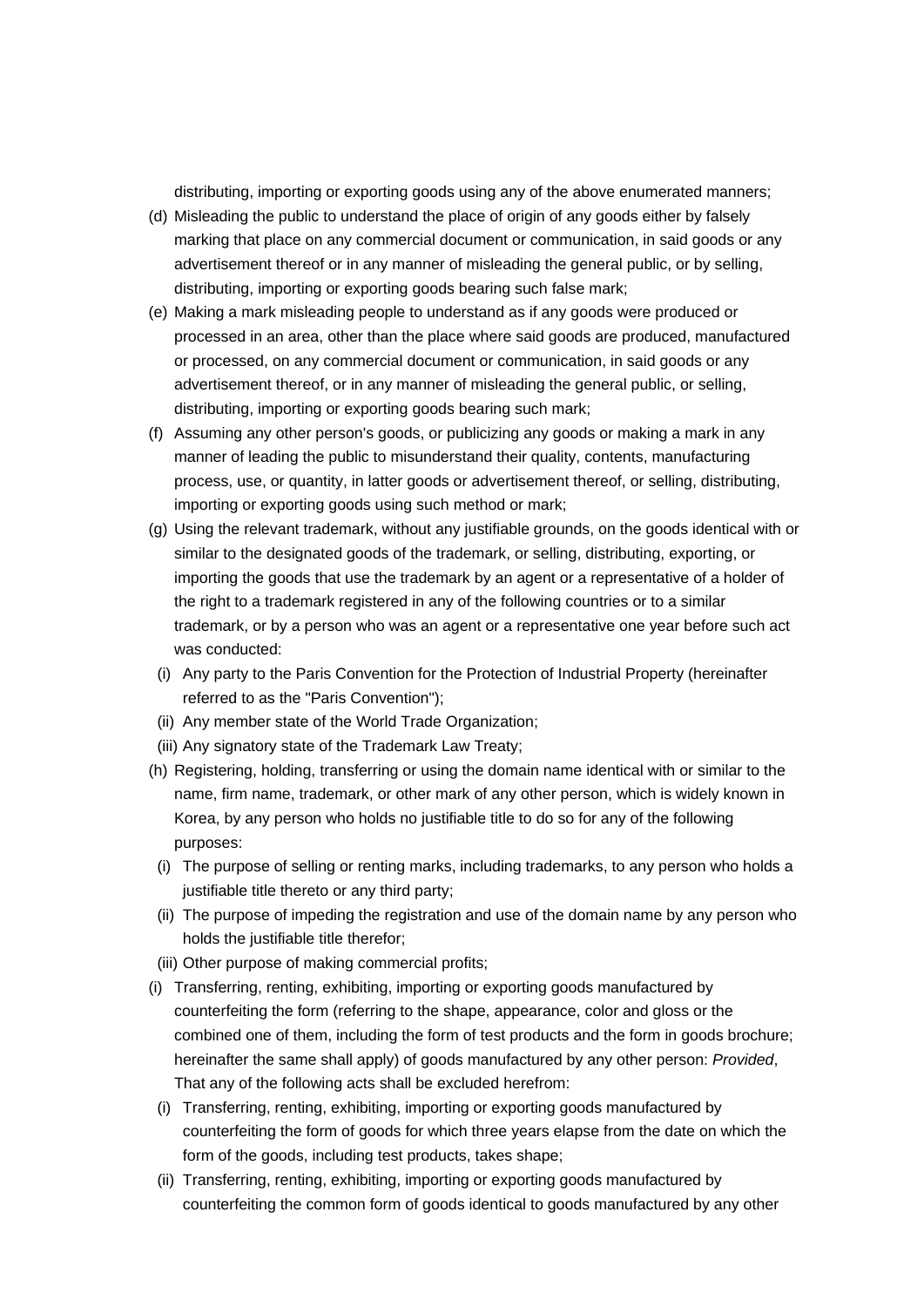person (where the goods of the same kind are nonexistent, referring to the goods identical or similar to other goods in terms of function and efficiency);

- 2. The term "trade secret" means any technical or operational information useful for any production and sale methods and other business activities, which is not known to the public, has an independent economic value, and has been maintained in secret by considerable effort;
- 3. The term "act of infringing on trade secret" means any of the following acts:
- (a) Obtaining any trade secret by a larceny, fraud, menace, or other unfair means (hereinafter referred to as "unfair obtaining act"), or using trade secret so obtained or disclosing it to the public (including informing any specific person thereof while keeping it undisclosed; hereinafter the same shall apply);
- (b) Obtaining any trade secret with knowing the fact that any unfair obtaining act was involved, or without knowing such fact by gross negligence, or using trade secret so obtained or disclosing it to the public;
- (c) Using any trade secret or disclosing it to the public with knowing the fact that any unfair obtaining act was involved after obtaining it, or without knowing such fact by gross negligence;
- (d) An act that a person obliged to keep any trade secret undisclosed owing to any contractual duty or otherwise, uses or discloses it to the public with the intention to obtain any unfair profit or to inflict any damage on the person holding it;
- (e) Obtaining any trade secret with knowing the fact that it is disclosed to the public in such manner as provided for in item (d) above or the fact that such disclosing act was involved, or without knowing such fact by gross negligence, or using said trade secret so obtained or disclosing it to the public;
- (f) Using any trade secret or disclosing it to the public with knowing the fact that it is disclosed to the public in such manner as provided for in item (d) or the fact that such disclosing act was involved after obtaining it, or without knowing such fact by gross negligence;
- 4. The term "domain name" means figures, letters, signs or the combined ones of them that are equivalent to digitalized addresses on the Internet.

*[This Article Wholly Amended by Act No. 8767, Dec. 21, 2007]*

**Article 2-2 (Business for Unfair Competition Prevention and Trade Secret Protection)** The Commissioner of the Korean Intellectual Property Office may, for prevention of unfair competitive act and protection of trade secret, engage in research, education and public relations, construction and operation of an information management system for unfair competition prevention, and other business prescribed by Presidential Decree. *[This Article Newly Inserted by Act No. 9537, Mar. 25, 2009]*

# **CHAPTER II PROHIBITION, ETC.OF UNFAIR COMPETITIVE ACTS**

### **Article 3 (Prohibition of Use of National Flag, Emblem, etc.)**

(1) Nothing identical with or similar to the national flag or emblem or other badges of a party to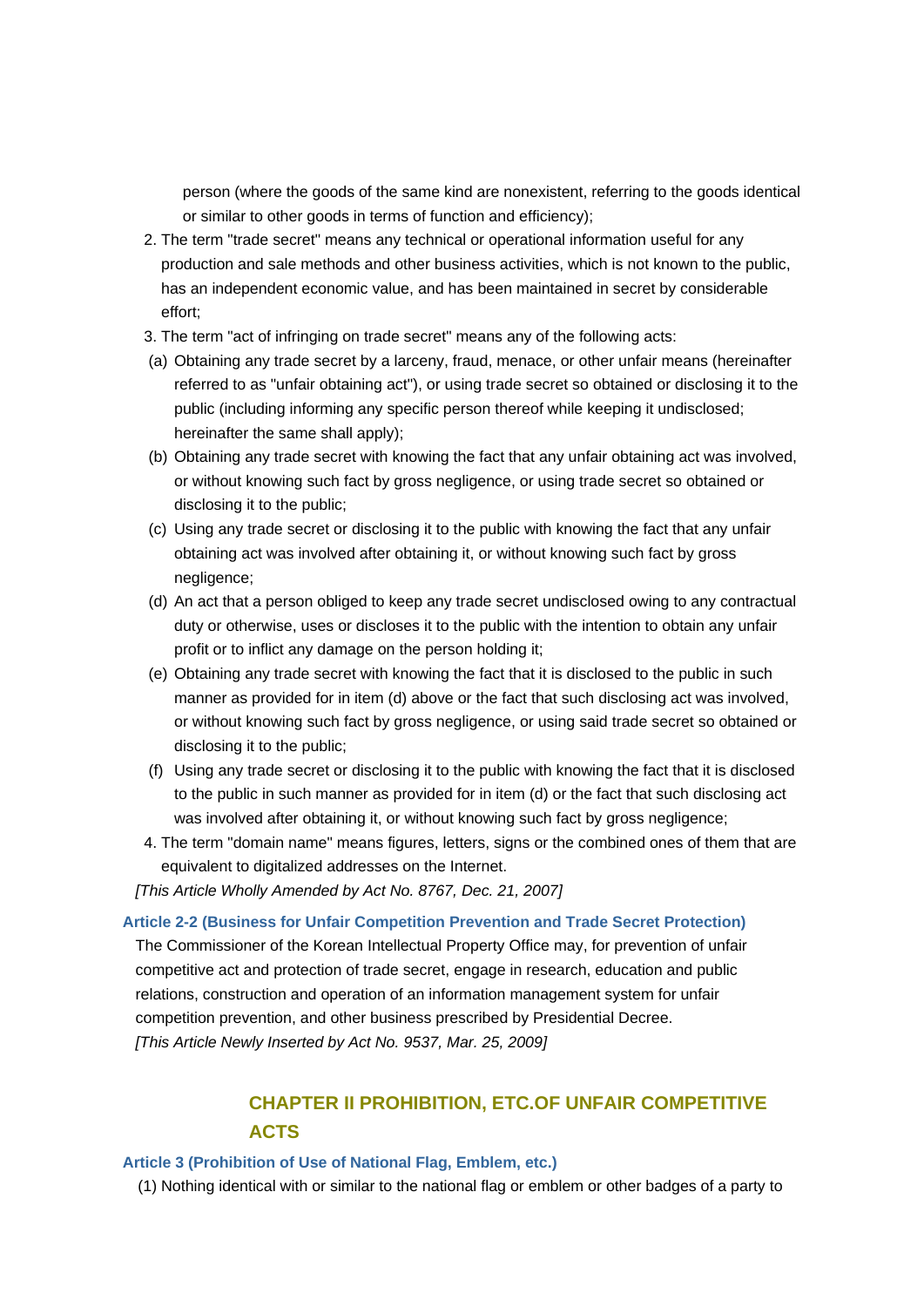the Paris Convention, a member state of the World Trade Organization, or a signatory state of the Trademark Law Treaty, or a mark of any international organization, may be used as trademark: *Provided*, That the same shall not apply where such use is permitted by the relevant state or international organization.

(2) Nothing identical with or similar to any mark for supervision or certification which is used by the government of a party to the Paris Convention, a member state of the World Trade Organization, or a signatory state of the Trademark Law Treaty, may be used as trademark: *Provided*, That the same shall not apply where such use is permitted by the government of the relevant state.

*[This Article Wholly Amended by Act No. 8767, Dec. 21, 2007]*

### **Article 4 (Claim for Prohibition of Unfair Competitive Act)**

- (1) Any person whose business profit is or might be infringed by any unfair competitive act, may file a claim before a court for the prohibition or prevention of such unfair competitive act against a person committing or attempting to do such act.
- (2) When a person files a claim referred to in paragraph (1), he/she may also file a claim for the measures in the following subparagraphs:
	- 1. Disuse of goods that have constituted unfair competitive acts;
	- 2. Removal of facilities that are used for unfair competitive acts;
	- 3. Cancellation of registration of the domain name which became the object of unfair competitive acts;
	- 4. Other measures necessary to prohibit or prevent unfair competitive acts.

*[This Article Wholly Amended by Act No. 8767, Dec. 21, 2007]*

### **Article 5 (Liability for Damages Caused by Unfair Competitive Act)**

Any person who infringes on another person's business profit and inflicts any damage on another person by an unfair competitive act committed intentionally or by negligence (referring exclusively to the unfair competitive acts committed intentionally in cases of subparagraph 1 (c) of Article 2), shall be liable to compensate such damage.

*[This Article Wholly Amended by Act No. 8767, Dec. 21, 2007]*

### **Article 6 (Restoration of Credit Lost by Unfair Competitive Act)**

A court may, upon receiving a claim from a person whose business profit is infringed on by an unfair competitive act, order a person who has intentionally or negligently downgraded another person's business credit by the unfair competitive act (referring exclusively to the unfair competitive acts committed intentionally in cases of subparagraph 1 (c) of Article 2), to take any measures necessary for restoring the business credit in addition to or in lieu of compensation for damage as prescribed in Article 5.

*[This Article Wholly Amended by Act No. 8767, Dec. 21, 2007]*

### **Article 7 (Investigation, etc. into Unfair Competitive Act)**

(1) Where the Commissioner of the Korean Intellectual Property Office deems it necessary to confirm the unfair competitive acts provided for in subparagraph 1 (a) through (g) of Article 2 or a violation of Article 3, he/she may have the relevant public official enter the business facilities or manufacturing facilities to investigate into the relevant documents, books, or products or collect and examine the minimum amount of products necessary for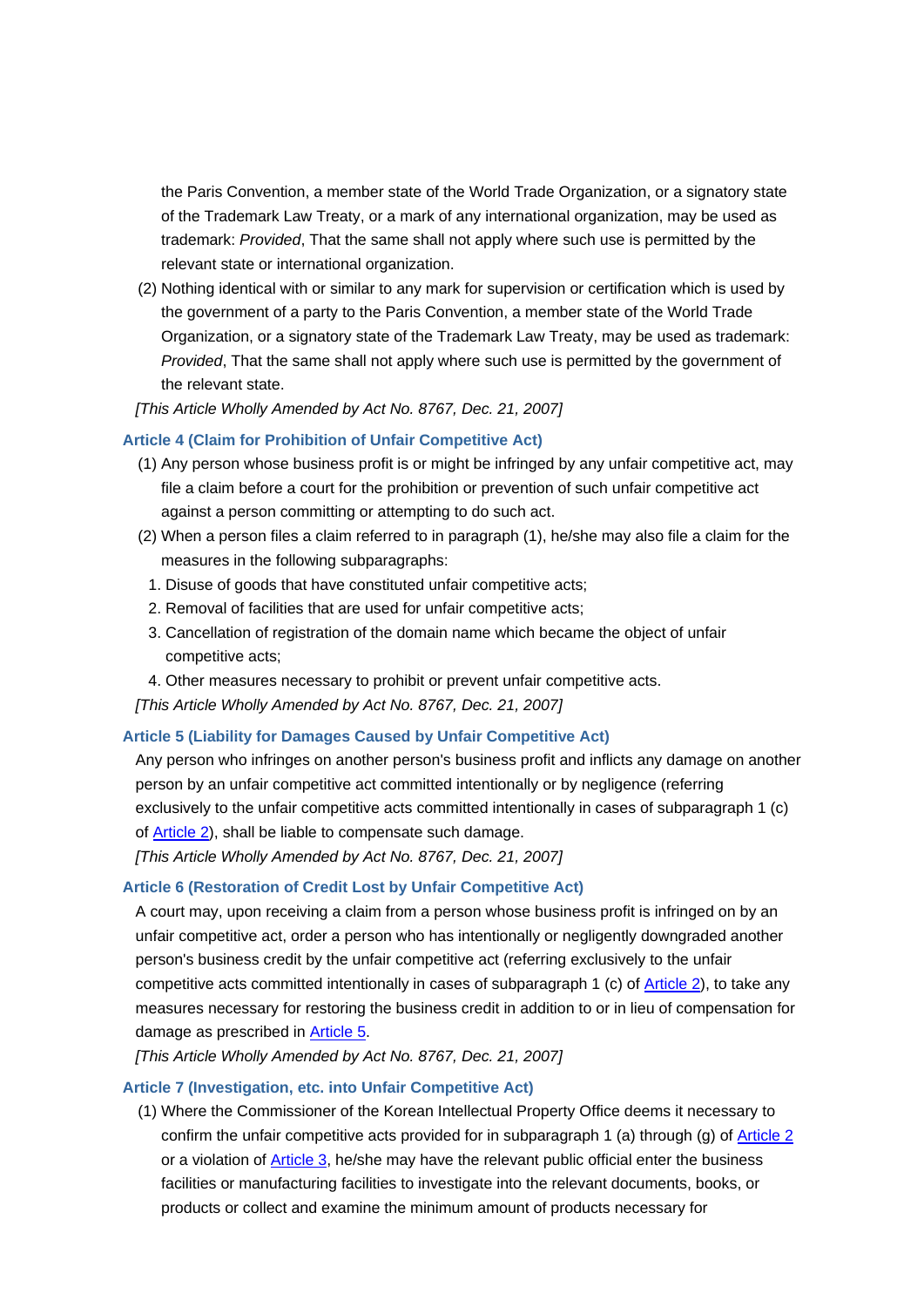investigation.

(2) A public official who conducts investigation, etc. under paragraph (1) shall carry a certificate indicating his/her authority and produce it to interested parties.

*[This Article Wholly Amended by Act No. 8767, Dec. 21, 2007]*

### **Article 8 (Recommendation on Correction of Violations)**

If the Commissioner of the Korean Intellectual Property Office deems that there is an unfair competitive act provided for in subparagraph 1 (a) through (g) of Article 2 or a violation of Article 3, he/she may make, to the violator, any recommendation necessary for correcting it, such as discontinuance of said act and removal or disuse of the relevant mark, with a prescribed period of up to 30 days.

*[This Article Wholly Amended by Act No. 8767, Dec. 21, 2007]*

### **Article 9 (Hearing of Opinion)**

If it is deemed necessary for recommending the correction as prescribed in Article 8, the Commissioner of the Korean Intellectual Property Office shall hear the opinion of the relevant party, interested person or witness, as prescribed by Presidential Decree. *[This Article Wholly Amended by Act No. 8767, Dec. 21, 2007]*

# **CHAPTER III PROTECTIONOF TRADE SECRET**

#### **Article 10 (Claim for Prohibition of Act Infringing on Trade Secret)**

- (1) If any business profit is or might be infringed on by any act infringing on the trade secret, the person who holds said secret may file an claim before the court for prohibition or prevention of said act against the person who infringed or intends to infringe on the trade secret.
- (2) The person holding the trade secret may, in filing a claim as referred to in paragraph (1), additionally claim a disuse of anything constituting the infringing act, removal of facilities used for said act, or any measures required for its prohibition or prevention.

*[This Article Wholly Amended by Act No. 8767, Dec. 21, 2007]*

### **Article 11 (Liability for Damage Caused by Infringement on Trade Secret)**

Any person who has inflicted any damage on a person holding a trade secret by infringing on any business profit through an act intentionally or negligently infringing on such trade secret, shall be liable to compensate such damage.

*[This Article Wholly Amended by Act No. 8767, Dec. 21, 2007]*

### **Article 12 (Restoration of Credit of Person Holding Trade Secret)**

A court may, upon a request of a person holding a trade secret, order a person who has intentionally or negligently downgraded such business credit of a person holding a trade secret by any act infringing on said secret, to take measures required for restoring such business credit, in addition to or in lieu of the compensation for damages as prescribed in **Article 11**. *[This Article Wholly Amended by Act No. 8767, Dec. 21, 2007]*

### **Article 13 (Special Cases on Bona Fide Persons)**

(1) The provisions of Articles 10 through 12 shall not apply to using or disclosing a trade secret by a person who has lawfully obtained the trade secret through a transaction, within the limit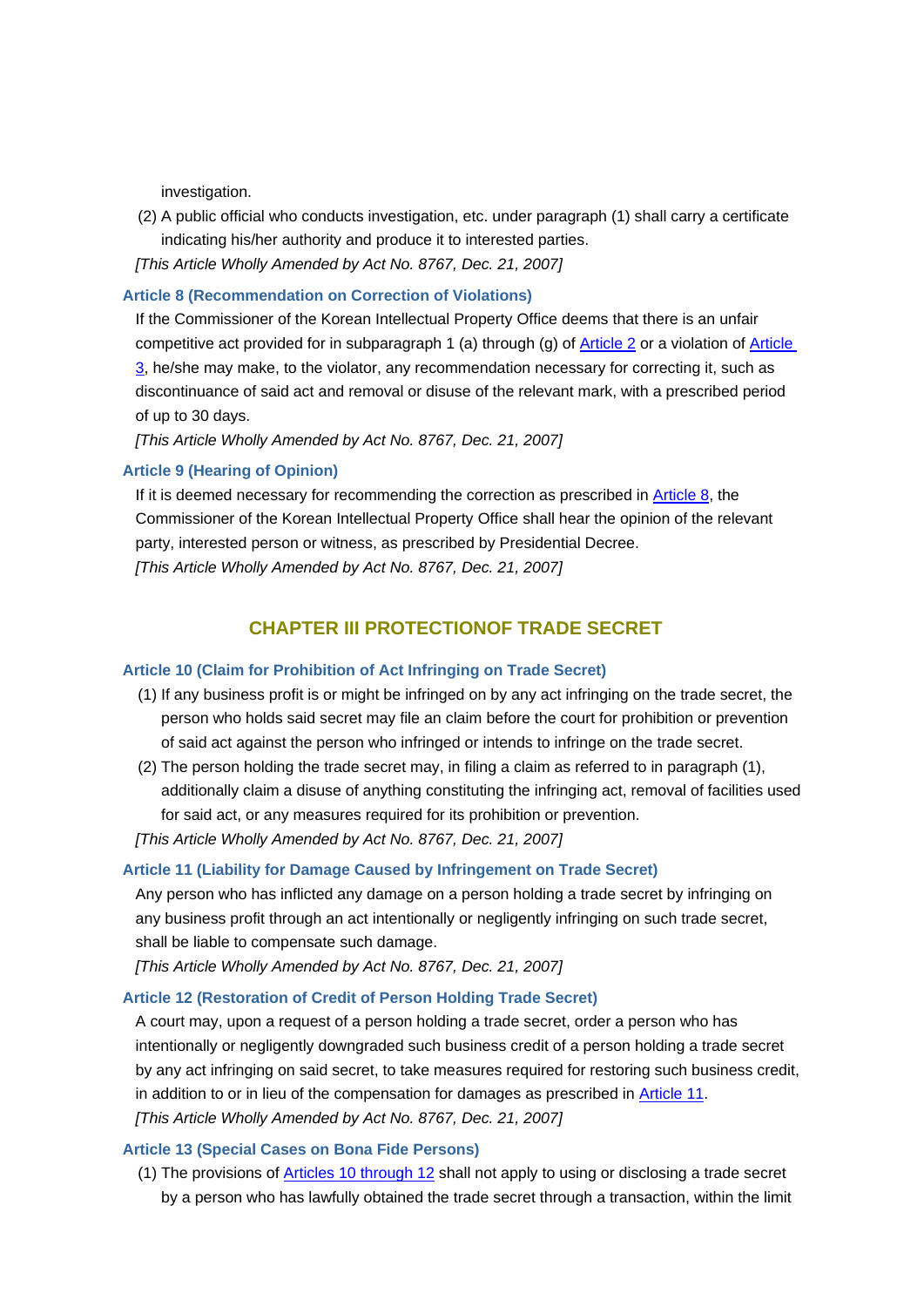allowed owing to said transaction.

(2) For the purpose of paragraph (1), "person who has lawfully obtained a trade secret" means a person who has obtained such trade secret without knowing, by no gross negligence, the fact that the trade secret was unfairly disclosed, or the fact that any unfair obtaining or disclosing act was involved, at the time when he/she has obtained it as prescribed in subparagraph 3 (c) or (f) of Article 2.

*[This Article Wholly Amended by Act No. 8767, Dec. 21, 2007]*

### **Article 14 (Prescription)**

The right to file a claim for prohibition or prevention of an act infringing on any trade secret as prescribed in Article 10 (1), shall be extinguished by prescription, if it is not exercised for three years after the person holding said secret becomes aware of the fact that where an act infringing on said secret continues, his/her business profit is or might be infringed by such act, and the person who has committed such act. The same shall also apply where ten years have passed since such infringing act began.

*[This Article Wholly Amended by Act No. 8767, Dec. 21, 2007]*

### **CHAPTER IV SUPPLEMENTARY PROVISIONS**

### **Article 14-2 (Presumption of Damages)**

- (1) Where any person whose business profits are infringed by an unfair competitive act or an act of infringing on trade secrets requests the compensation of damage under Article 5 or 11, and where the person who has infringed on the business profits transfers the goods causing the unfair competitive act or the act of infringing on trade secrets, the amount obtained by multiplying the quantity in subparagraph 1 by the profit per unit quantity in subparagraph 2, may be made as the damages of the person whose business profits are infringed. In such cases, the damages shall be limited to the amount obtained by multiplying the quantity, calculated by deducting the volume of actual sales from the volume of possible production by the person whose business profits are infringed, by the profit amount per unit quantity: *Provided*, That where the person whose business profits are infringed faces the situation under which he/she is unable to sell due to other reasons than the unfair competitive act or the act of infringing on trade secrets, the amount conforming to the unsold quantity due to other reasons than the unfair competitive act or the act of infringing on trade secrets, shall be deducted:
	- 1. Quantity of goods that have been transferred;
- 2. Profit per unit quantity of the goods, which the person whose business profits are infringed would have been able to sell if there had not been unfair competitive acts or acts of infringing on trade secrets.
- (2) Where a person whose business profit is infringed by an unfair competitive act or an act of infringing on trade secrets requests compensation for damages under Article 5 or 11, if the person who infringes the profit gets any gain by such offense, the amount of such gain shall be presumed to be the amount of damage sustained by the person whose business profit is infringed.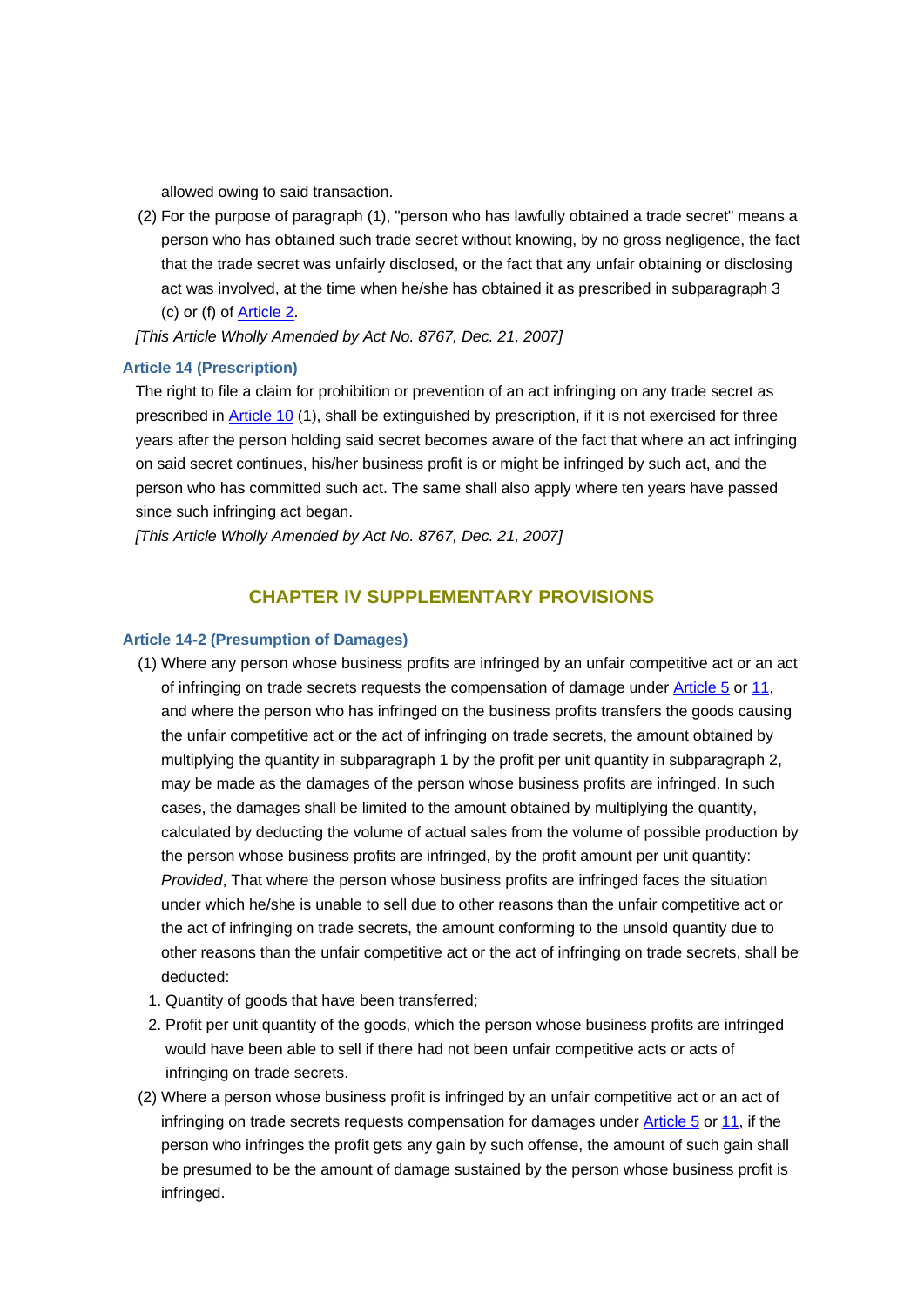- (3) Where a person whose business profit is infringed by an unfair competitive act or an act of infringing on trade secrets requests compensation for damages under Article 5 or 11, he/she may request compensation for damages by considering the amount equivalent to that which he/she may usually receive for the use of a mark, such as a trademark, put on the goods, etc. subjected to the unfair competitive act or for the use of the trade secrets infringed, as the amount of damage which he/she sustains.
- (4) Where the amount of damage which is sustained by an unfair competitive act or an act of infringing on trade secrets exceeds the amount under paragraph (3), the request for damages may be made even to the excess. In such cases, if the offense against the business profit is committed with no intent or gross negligence by the person who infringes the business profit, a court may take this into account in calculating the amount of damage.
- (5) Where it is extremely difficult to establish the facts to prove the amount of damage in view of the nature of relevant facts, while it is recognized that the damage has been incurred, in the lawsuit for the unfair competitive act or the act of infringing on trade secrets, the court may recognize a resonable amount of damage on the basis of the entire tenor of oral proceedings and the results of evidence investigations, notwithstanding paragraphs (1) through (4). *[This Article Wholly Amended by Act No. 8767, Dec. 21, 2007]*

### **Article 14-3 (Submission of Data)**

In a lawsuit alleging the infringement of business profits by an unfair competitive act or an act of infringing on trade secrets, a court may, upon the request of a party, order the other party to submit data necessary to calculate the amount of damage incurred by the offense: *Provided*, That the same shall not apply where the holder of the data has a good reason for the refusal of the submission thereof.

*[This Article Wholly Amended by Act No. 8767, Dec. 21, 2007]*

### **Article 15 (Relation to other Acts)**

- (1) If there are any provisions of the
	- Patent Act, the

Utility Model Act, the

Design Protection Act, or the

Trademark Act which are different from those of Articles 2 through 6 and 18 (3) of this Act, such provisions of the relevant Acts shall preferentially apply.

(2) If there are any provisions of the national flag or emblem of the

Monopoly Regulation and Fair Trade Act, the Act on Fair Indication and Advertisement, or the

Criminal Act which are different from those of subparagraph 1 (d) through (f) of Article 2 and Articles 3 through 6 and 18 (3) of this Act, such provisions of the relevant Acts shall preferentially apply.

*[This Article Wholly Amended by Act No. 8767, Dec. 21, 2007]*

**Article 16** *Deleted. <by Act No. 5621, Dec. 31, 1998>*

### **Article 17 (Delegation of Authority and Entrustment of Duties)**

(1) The authority of the Commissioner of the Korean Intellectual Property Office, which is prescribed by this Act, may be partially delegated to the Special Metropolitan City Mayor, a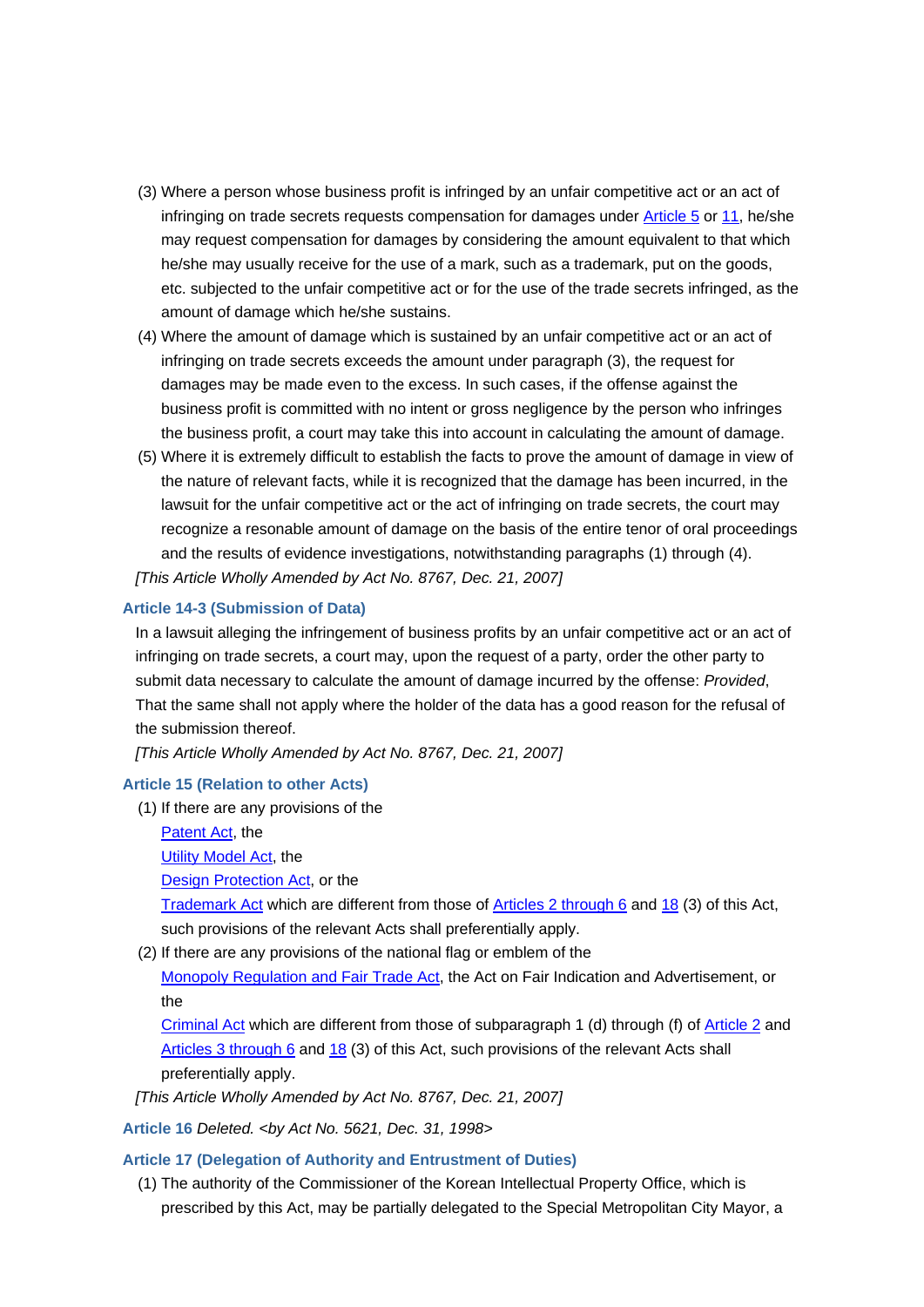Metropolitan City Mayor, a *Do* Governor, or the Governor of a Special Self-Governing Province (hereafter referred to as "Mayor/*Do* Governor" in this Article), as prescribed by Presidential Decree. *<Amended by Act No. 9537, Mar. 25, 2009>*

- (2) The Commissioner of the Korean Intellectual Property Office may entrust the duties of research, education and public relations and construction and operation of an information management system provided for in Article 2-2 to any juristic person or an organization (hereafter referred to as "specialized organization" in this Article) related to the duties of protection of industrial property rights or prevention of unfair competition prescribed by Presidential Decree. *<Newly Inserted by Act No. 9537, Mar. 25, 2009>*
- (3) The Mayor/*Do* Governor may receive support from a specialized organization where it is necessary for performing the duties delegated under paragraph (1). *<Newly Inserted by Act No. 9537, Mar. 25, 2009>*
- (4) Article 7 (2) shall apply *mutatis mutandis* to those who engage in the duties delegated under paragraph (1) and the support duties under paragraph (3). *<Newly Inserted by Act No. 9537, Mar. 25, 2009>*
- (5) The Commissioner of the Korean Intellectual Property Office may wholly or partially subsidize the expenses incurred in the duties entrusted under paragraph (2) and the support duties under paragraph (3) within budgetary limits. *<Newly Inserted by Act No. 9537, Mar. 25, 2009>*

*[This Article Wholly Amended by Act No. 8767, Dec. 21, 2007]*

### **Article 17-2 (Legal Fiction as Public Officials in Application of Penal Provisions)**

Those who engage in support duties under Article 17 (3) shall be deemed public officials in application of penal provisions under

Articles 127 and

129 through 132 of the Criminal Act.

*[This Article Newly Inserted by Act No. 9537, Mar. 25, 2009]*

### **Article 18 (Penal Provisions)**

- (1) Any person who has used useful trade secrets of any enterprise abroad for the purpose of making an illegal profit or causing damage to such enterprise or acquired, used, or leaked such trade secrets to any third party with knowing that they are used or will be used overseas shall be punished by imprisonment with prison labor for not more than ten years or by a fine equivalent to the amount ranging from not less than two times to not more than ten times the amount of the profit in property. *<Amended by Act No. 9895, Dec. 30, 2009>*
- (2) Any person who has acquired and used useful trade secrets of any enterprise for the purpose of making an illegal profit or causing damage to the enterprise or leaked the trade secrets to any third party shall be punished by imprisonment with prison labor for not more than five years or by a fine equivalent to the amount ranging from not less than two times to not more than ten times the amount of the profit in property.
- (3) Any person who falls under any of the following subparagraphs shall be punished by imprisonment for not more than three years or by a fine not exceeding 30 million won:
	- 1. Any person who commits an unfair competitive act under subparagraph 1 of Article 2 (excluding items (h) and (i));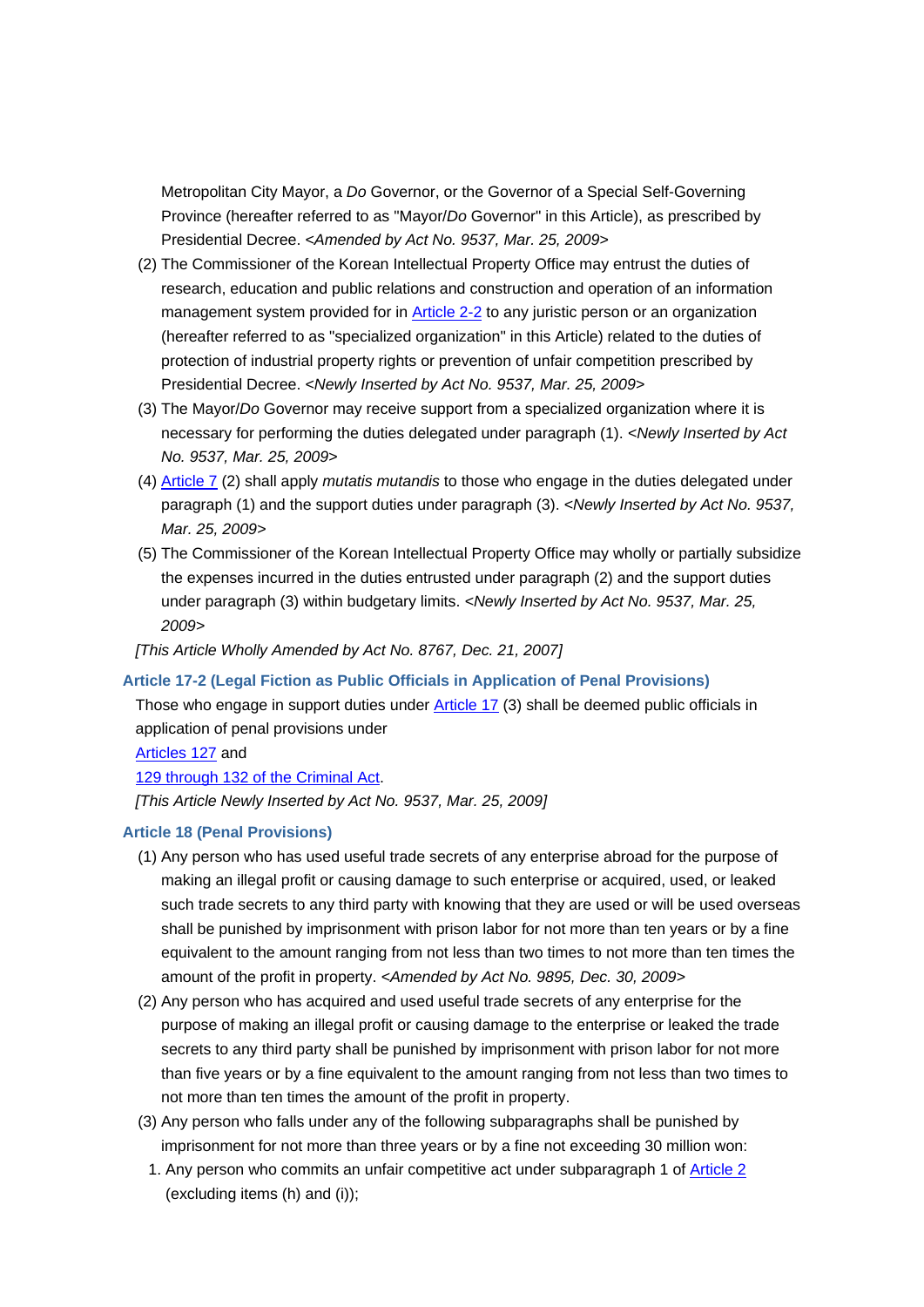- 2. Any person who uses as trademark, in contravention of **Article 3**, any one identical with or similar to the badges or marks falling under any of the following items:
- (a) The national flag, emblem or other badges of a party to the Paris Convention, a member state of the World Trade Organization, or a signatory state of the Trademark Law Treaty;
- (b) The mark of an international organization;
- (c) The mark for supervision or certification which is used by the government of a party to the Paris Convention, a member state of the World Trade Organization, or a signatory state of the Trademark Law Treaty.
- (4) The punishment of imprisonment and fines under paragraphs (1) and (2) may be concurrently imposed.

*[This Article Wholly Amended by Act No. 8767, Dec. 21, 2007]*

### **Article 18-2 (Attempted Crime)**

 Any person who has attempted a crime provided for in Article 18 (1) and (2) shall be punished. *[This Article Wholly Amended by Act No. 8767, Dec. 21, 2007]*

### **Article 18-3 (Preparation and Plot)**

- (1) Any person who has prepared or plotted for the purpose of committing a crime provided for in Article 18 (1) shall be punished by imprisonment with prison labor for not more than three years or by a fine not exceeding 20 million won.
- (2) Any person who has prepared or plotted for the purpose of committing a crime provided for in Article 18 (2) shall be punished by imprisonment with prison labor for not more than two years or by a fine not exceeding ten million won.

*[This Article Wholly Amended by Act No. 8767, Dec. 21, 2007]*

### **Article 19 (Joint Penal Provisions)**

If a representative of a juristic person or an agent, employee or servant of a juristic person or individual commits an offense falling under any of Article 18 (1) through (3) in connection with the activities of such juristic person or individual, not only shall such offender be punished accordingly, but the juristic person or individual shall also be punished by a fine prescribed in the relevant Articles: *Provided*, That this shall not apply where such juristic person or individual is not negligent in giving due care and supervision with regard to the relevant activities to prevent such offense.

*[This Article Wholly Amended by Act No. 9225, Dec. 26, 2008]*

### **Article 20 (Fines for Negligence)**

- (1) A person who refuses, interferes with, or evades the investigation or collection by the relevant public official under Article 7 (1) shall be punished by a fine for negligence not exceeding 20 million won.
- (2) Fines for negligence referred to in paragraph (1) shall be imposed and collected by the Commissioner of the Korean Intellectual Property Office, as prescribed by Presidential Decree.
- (3) through (5) *Deleted. <by Act No. 9895, Dec. 30, 2009>*

*[This Article Wholly Amended by Act No. 8767, Dec. 21, 2007]*

 **ADDENDUM**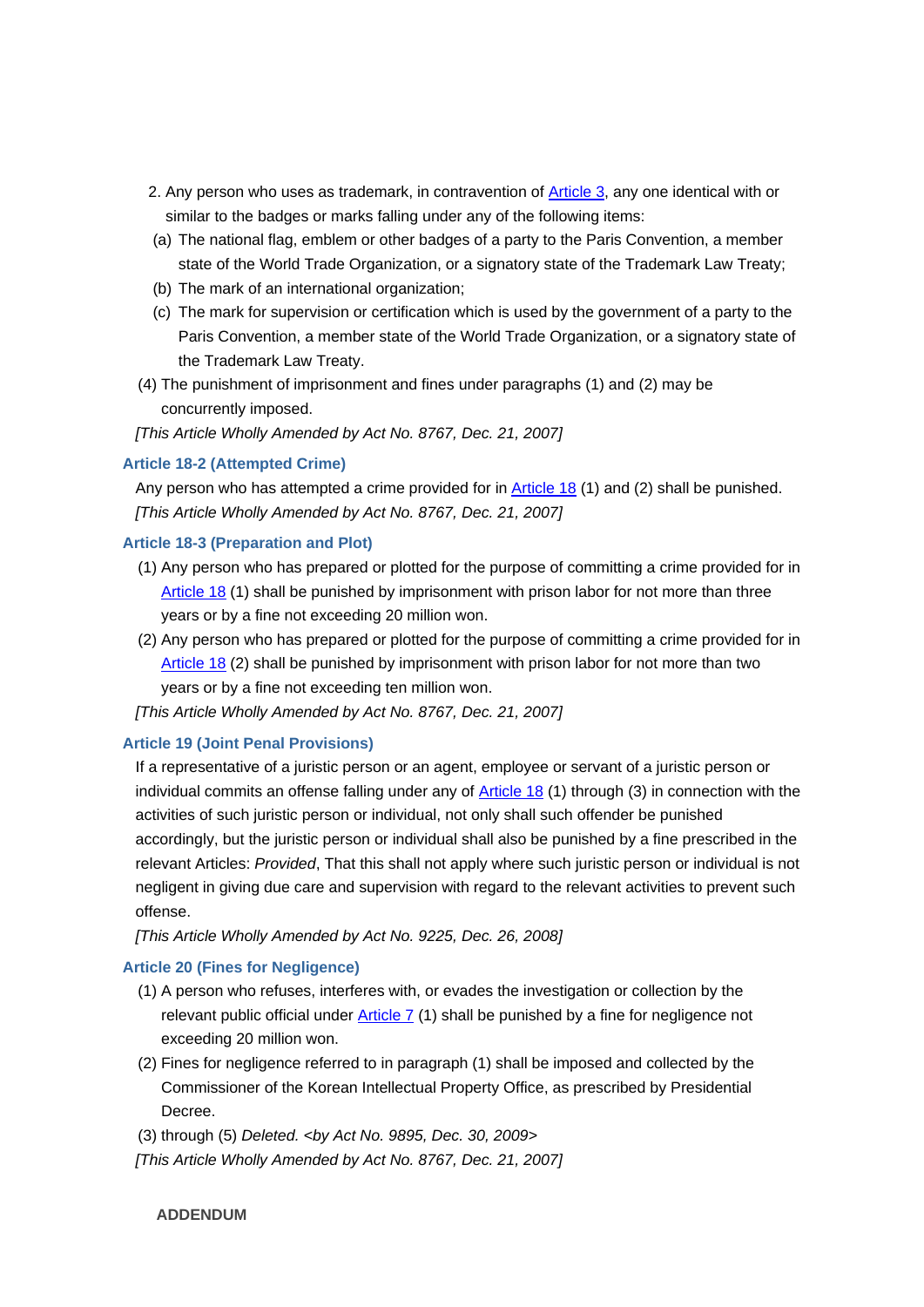This Act shall enter into force on January 1, 1987.

### **ADDENDA <Act No. 4478, Dec. 31, 1991>**

 (1) (Enforcement Date) This Act shall enter into force on the date determined by Presidential Decree within one year after the date of its promulgation.

 *[This Act shall enter into force on December 15, 1992 under the Presidential Decree No. 13781, December 14, 1992]*

(2) (Transitional Measures concerning Act, etc. of Infringing on Trade Secret prior to Enforcement of this Act) The amended provisions of Articles 10 through 12, and 18 (1) 3 shall not apply to any act of infringing on a trade secret, which has been committed before this Act enters into force. The same shall also apply where any person who has obtained or used a trade secret before this Act enters into force uses such trade secret after this Act enters into force.

 **ADDENDUM <Act No. 5454, Dec. 13, 1997>**

This Act shall enter into force on January 1, 1998. (Proviso Omitted.)

 **ADDENDA <Act No. 5621, Dec. 31, 1998>**

(1) (Enforcement Date) This Act shall enter into force on January 1, 1999.

(2) (Transitional Measures concerning Penal Provisions) In the application of penal provisions to any act of infringing on trade secrets which has been committed before this Act enters into force, the former provisions shall apply.

(3) (Transitional Measures concerning Extinctive Prescription) Notwithstanding the amended provisions of Article 14, with respect to the extinctive prescription of the right to file a claim for prohibition or prevention of any act of infringing on trade secrets which has been committed before this Act enters into force, the former provisions shall apply.

 **ADDENDA <Act No. 5814, Feb. 5, 1999>**

### **Article 1 (Enforcement Date)**

This Act shall enter into force on July 1, 1999.

### **Articles 2 through 5** *Omitted.*

 **ADDENDA <Act No. 6421, Feb. 3, 2001>**

(1) (Enforcement Date) This Act shall enter into force on July 1, 2001.

(2)(Special Cases concerning Application of Penal Provisions) With respect to the persons who have committed unfair competitive acts under the amended provisions of subparagraph 1 (c) and (g) of Article 2, notwithstanding the provisions of Article 18 (3), the penal provisions under the same paragraph of the same Article shall not apply not later than December 31, 2001.

### **ADDENDA <Act No. 7095, Jan. 20, 2004>**

 (1) (Enforcement Date) This Act shall enter into force six months after the date of its promulgation.

(2) (Transitional Measures) Any person who has violated the former provisions of Article 18 (1)